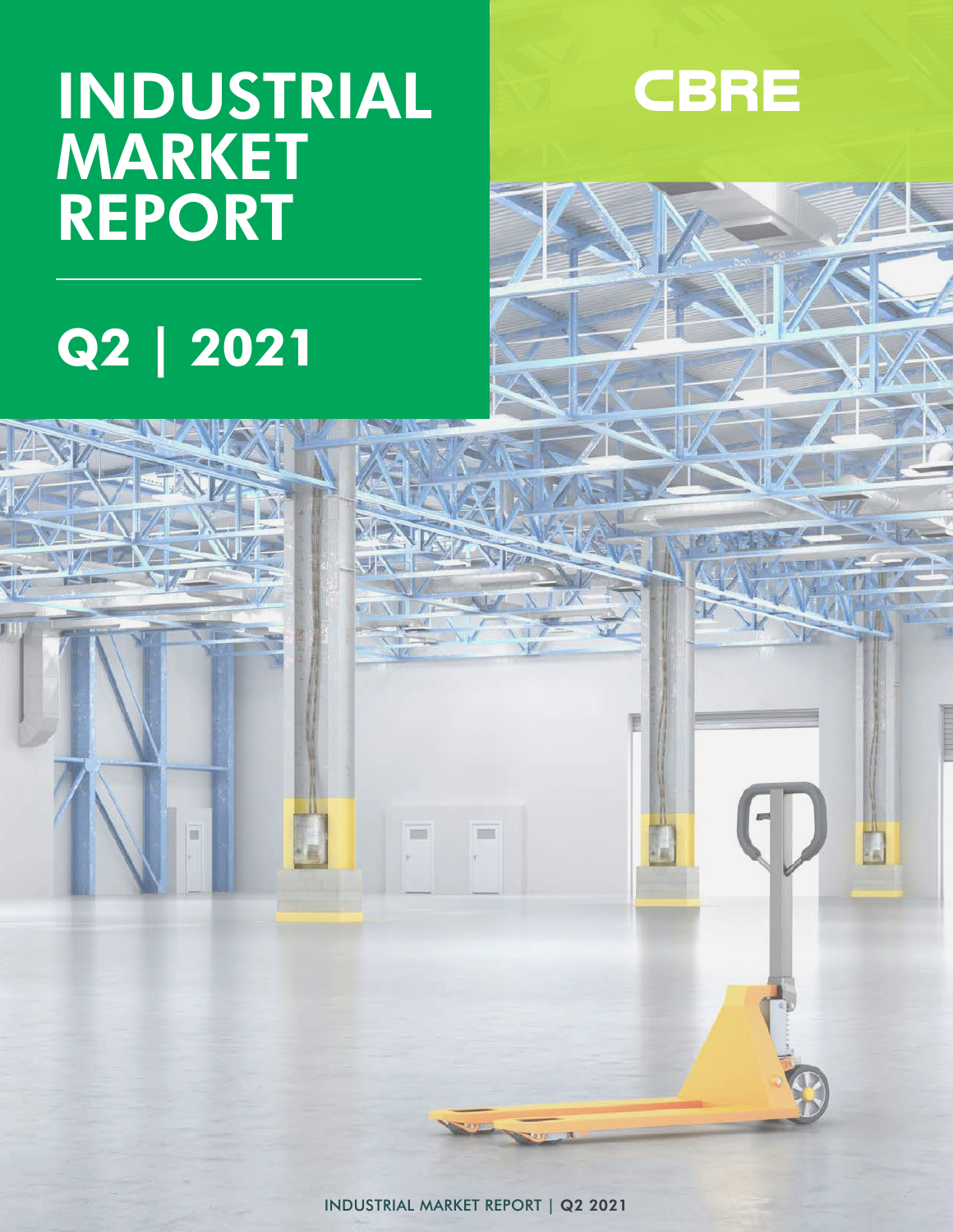# **GTA INDUSTRIAL MARKET**

INDUSTRIAL AVAILABILITY RATE DROPS TO PRE-PANDEMIC LEVEL

| <b>NEW SUPPLY</b><br>2.0M SQ. FT.                  |
|----------------------------------------------------|
| <b>UNDER CONSTRUCTION</b><br>19.4M SQ. FT.         |
| <b>AVG. ASK LEASE RATE</b><br>\$10.45 PER SQ. FT.  |
| <b>AVG. ASK SALE PRICE</b><br>\$257.88 PER SQ. FT. |
| <b>AVAILABILITY RATE</b><br>1.6%                   |

#### **Greater Toronto Area**

The Greater Toronto Area's (GTA) industrial market remains well poised as record fundamentals continue to elevate to unprecedented levels. The availability rate which held steady at 2.0% for three consecutive quarters saw a 40 bps reduction to its Q1 2020 pre-recession level of 1.6%.

Toronto's average net asking lease rate increased by \$0.20 per sq. ft. quarter-over-quarter to an all-time high of \$10.45 per sq. ft., marking a record 16 consecutive quarters of growth. In the last five years, rental rates have appreciated by 90.8%.

2.0 million sq. ft. of new supply was delivered to the GTA market this quarter. An additional 3.5 million sq. ft. is expected to complete construction next quarter, while a similar number is anticipated to break ground in the spring for an estimated 11.1 million sq. ft. of new supply to be introduced to the market in 2021. Due to certain speculative building projects pushing their anticipated

completion dates to 2022, the forecasted deliveries for 2021 are roughly 1.0 million sq. ft. less than 2020's 12.1 million sq. ft. Currently, 2022 is anticipated to complete an unprecedented 15.0 million sq. ft.

#### **Toronto West**

The Toronto West availability rate decreased by 30 bps quarter-over-quarter to 1.6%, marking the lowest availability rate in the market since Q3 2019. Toronto West's current availability rate and vacancy rate of 1.6% and 0.9% respectively, mirror the overall GTA's averages. The average net asking lease rate increased to a new record high of \$10.38 per sq. ft. this quarter, accounting for a quarter-over-quarter increase of \$0.22 per sq. ft. Eight buildings completed construction this quarter adding roughly 680,000 sq. ft. to the Toronto West inventory. Of the new supply delivered, 90.3% was committed to before substantial completion. Currently, 4.9 million sq. ft. is under construction, with only 21.0% available for lease.



#### GTA FUNDAMENTALS– HISTORICAL ANALYSIS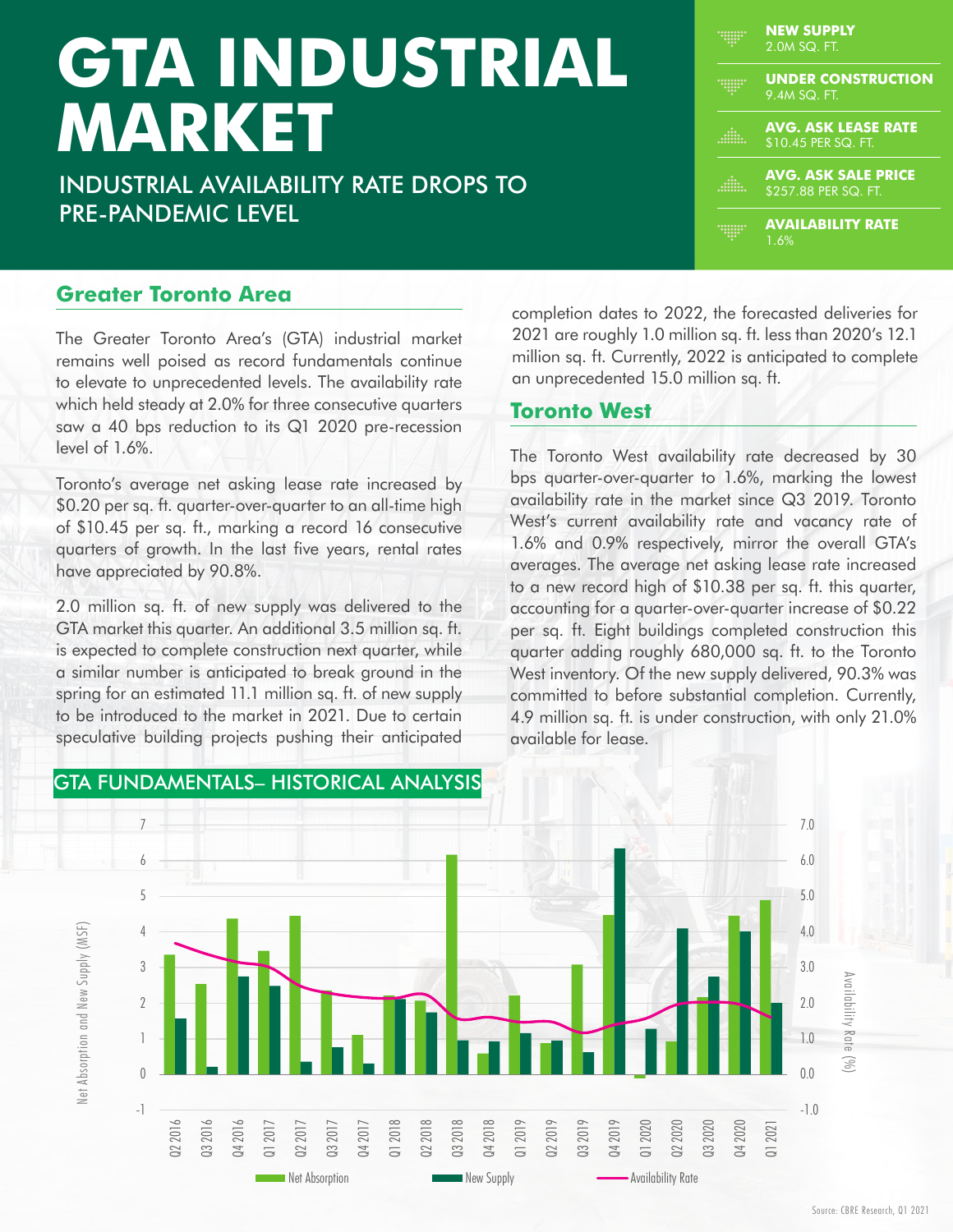### **AVAILABLE LAND**

#### **GTA WEST LAND STATS | Q1 2021**

AVERAGE LAND PRICE (\$ PER ACRE) | \$1,674,887

| AUL LAIND I NICE (9 I LA ACAL)   91, |  |  |
|--------------------------------------|--|--|
| DEVELOPMENT CHARGES (PER SQ. FT.)    |  |  |

| MILTON   \$19.07      | VAUGHAN   \$39.63         | <b>BRAMPTON   \$23.12</b>   |  |
|-----------------------|---------------------------|-----------------------------|--|
| MISSISSAUGA   \$26.35 | <b>OAKVILLE   \$27.23</b> | <b>BURLINGTON   \$22.97</b> |  |
| ETOBICOKE $  $1.18$   | HALTON HILLS   \$17.43    | CALEDON   \$22.85           |  |



#### **340 MAIN STREET N HALTON HILLS, ON**

- Halton Hills newest Industrial Park totaling 55 acres
- Hard to find rail access and outside storage
- Lands available for sale or design build
- Zoned EMP and fully serviced
- Phase 2 lands development ready, 3-16 acres

### **AVAILABLE FOR LEASE**

#### **GTA WEST INDUSTRIAL LEASE STATS | Q1 2021**

| <b>AVAILABLE FOR LEASE (SQ. FT.)</b> | 4,548,485 | q          |
|--------------------------------------|-----------|------------|
| <b>ABSORPTION YTD</b>                | 680,476   |            |
| <b>AVAILABILITY RATE</b>             | 1.6%      | <u>uma</u> |
| <b>AVERAGE RATE (PER SQ. FT.)</b>    | \$10.38   |            |
| <b>AVERAGE TMI (PER SQ. FT.)</b>     | \$4.15    |            |



#### **115 WESTPORT CRESCENT MISSISSAUGA, ON**

- 10,000 sq. ft. freestanding building
- Building has undergone recent improvements
- 1 Drive-In door & 1 knock-out for potential second door

aile.

• E3 zoning permits wide range of uses

### **AVAILARE FOR LEASE AVAILABLE FOR SALE**

#### **GTA WEST INDUSTRIAL SALE STATS | Q1 2021**

| AVAILABLE FOR SALE (SQ. FT.) | 1,026,024   |
|------------------------------|-------------|
| AVERAGE PRICE (PER SQ. FT.)  | \$275.13    |
| 5 YR MORTGAGE SPREAD         | 1.40%-3.25% |



#### **5149 BRADCO BOULEVARD MISSISSAUGA, ON**

- 10,153 sq. ft. freestand on 0.58 acre corner lot with great visibility
- Warehouse is clean and fully air-conditioned
- Easy access to transit and Highways 410 & 403 interchanges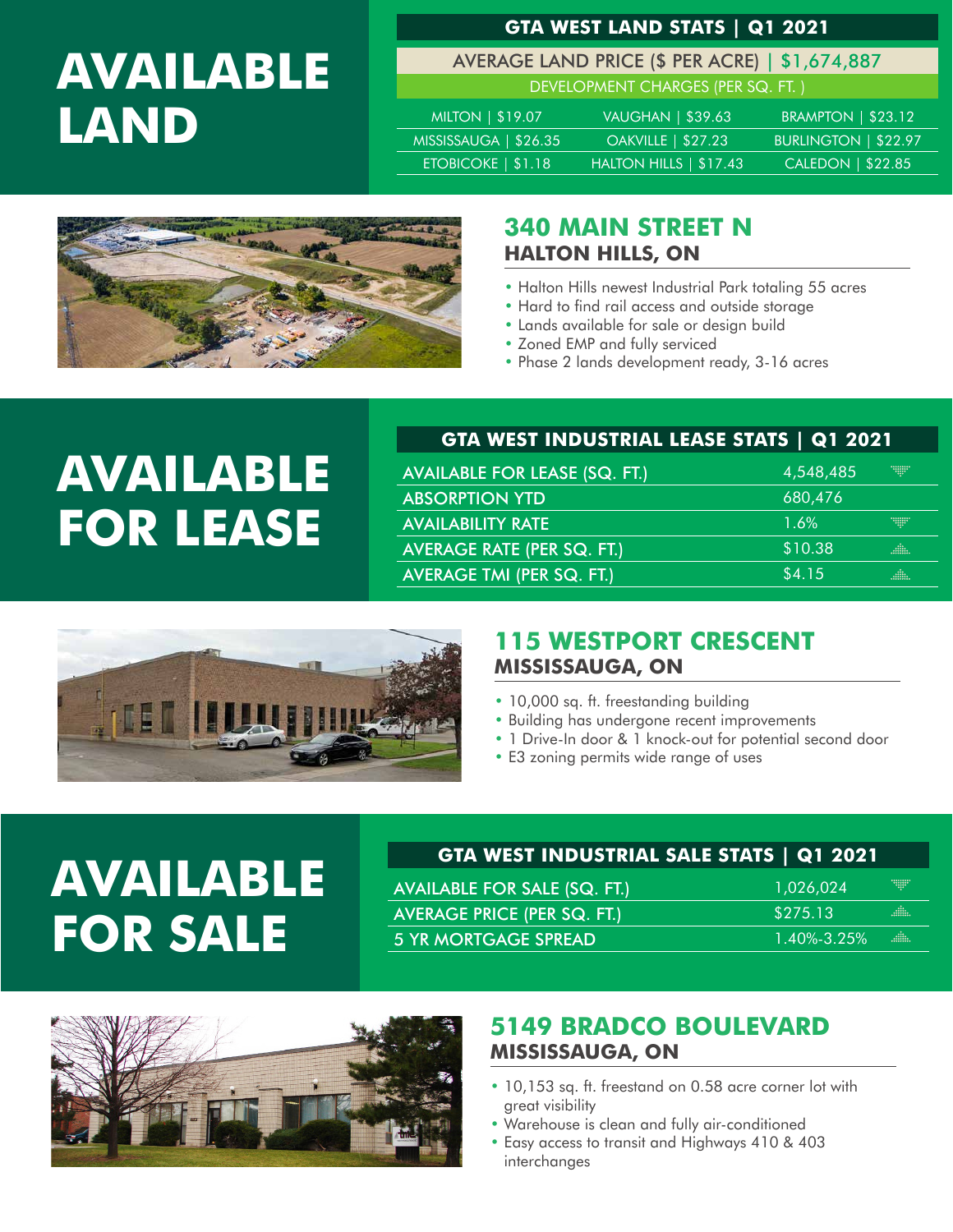### **COMING SOON...**

#### **DID YOU KNOW?**

### **FORTUNE**

Fortune 500 company since 2008; ranked **#128** in 2020

Named A World's Most Ethical Company Eight years in a Row

**ETHISPHERE** 

Among The Best of The Global Outsourcing 100 for the past 12 years

**IA®P** 



#### **325,000 SQ. FT. CLASS "A" DISTRIBUTION FACILITY, MILTON**

- For Lease
- Excellent highway access
- 40' ceiling height, great shipping and trailer parking
- Late 2022 occupancy



#### **250,000 SQ. FT. BUILD TO SUIT**

- For Lease
- Class A distribution facility
- Outside greenbelt
- Q1/2023 occupancy





#### **70,000 SQ. FT. WITH OUTSIDE STORAGE**

- For Sale
- North Brampton
- 22' clear, good shipping
- Q1/22 occupancy

#### **50,000 SQ. FT BRAMALEA BUSINESS PARK**

- For Sale
- Clean manufacturing facility
- Strong local labour pool
- High ceilings
- Available 2022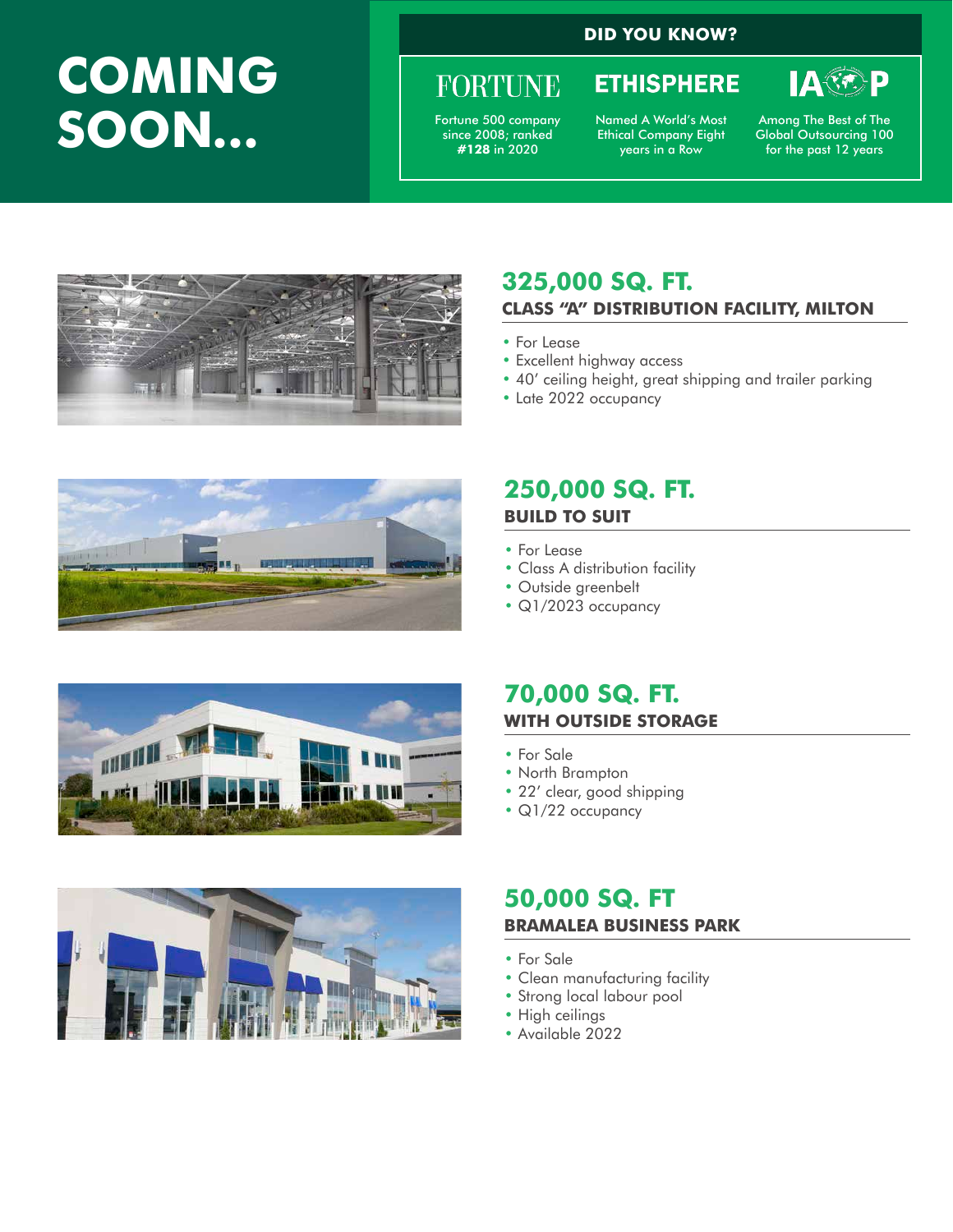### **RECENT CLIENT SUCCESS STORIES**



#### **HURONTARIO STREET BRAMPTON, ON**

29.90 Acres



**395 PENDANT DRIVE MISSISSAUGA, ON**

60,034 sq. ft.



**5145 TIMBERLEA BLVD MISSISSAUGA, ON**

36,000 sq. ft.



**3755 LAIRD ROAD MISSISAUGA, ON**

33,825 sq. ft.



**324 TRADERS BLVD MISSISSAUGA, ON**

27,507 sq. ft.



**2600 MATHESON BLVD MISSISSAUGA, ON**

14,860 sq. ft.

#### **TORONTO WEST SNAPSHOT**

| Inventory (sq.ft.)<br>333.4 million                            | Under Construction (sq.ft.)<br>4,875,089 | <b>Availabilty Rate</b><br>1.6%                   | <b>Vacancy Rate</b><br>0.9%                      |
|----------------------------------------------------------------|------------------------------------------|---------------------------------------------------|--------------------------------------------------|
| -                                                              | <b><u>THEFT</u></b>                      | -                                                 |                                                  |
|                                                                |                                          | ၀၀၀<br>၀၀၀                                        | ၀၀၀<br>၀၀၀                                       |
| New Supply Q1 (sq.ft.)<br>680,476                              | New Supply YTD (sq.ft.)<br>680,476       | Absorption Q1 (sq.ft.)<br>1,681,859               | Absorption YTD (sq.ft.)<br>1,681,859             |
|                                                                |                                          | -:::::                                            |                                                  |
|                                                                |                                          |                                                   |                                                  |
| Net Rental Rate Weighted<br>Average (\$ per sq.ft.)<br>\$10.38 | TMI $(\$ per sq.fit.)$<br>\$4.15         | Average Sale Price<br>$$$ per sq.ft.)<br>\$275.13 | <b>Realty Taxes</b><br>$$$ per sq.ft.)<br>\$2.42 |
|                                                                |                                          |                                                   |                                                  |